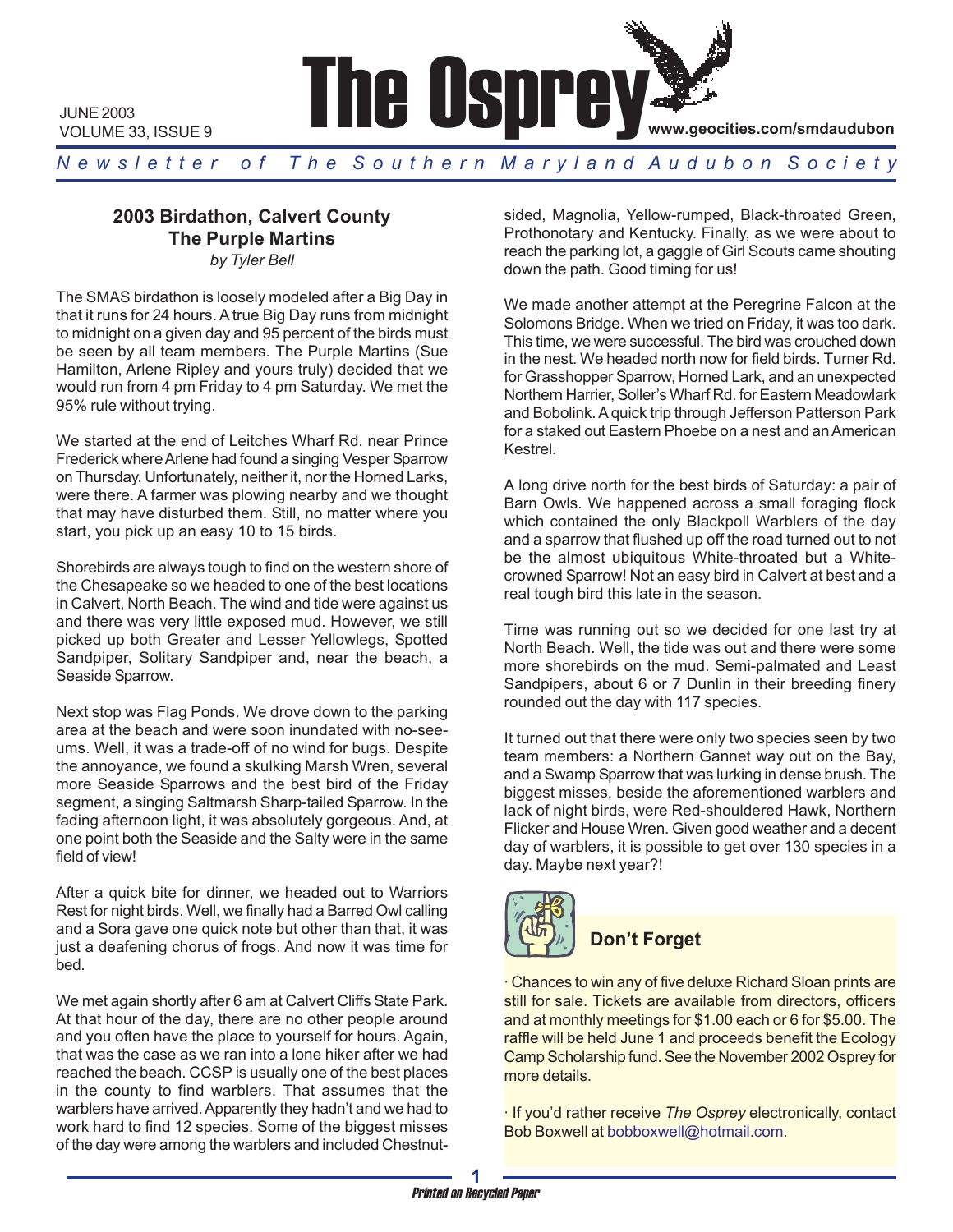## **2003 Camp Scholarship Winners**

*by Millie Kriemelmeyer, Education Chair*

The Board of Directors selected two naturalists to receive full scholarships to attend one-week workshops at the Audubon camp on Hog Island, Maine. Paula McNeil, naturalist at Clearwater Nature Center in Clinton in Prince George's County, will attend the Ecology Workshop for Educators in July. Jack Lewnes, naturalist at Battle Creek Cypress Swamp Nature Center near Prince Frederick in Calvert County, will attend the Field Ornithology Workshop in June.

The funds to send these educators to camp were raised by Southern Maryland Audubon Society members at three major events - Birdathon, Flea Market, and Gift Wrapping FUNraiser at Wild Bird Center. I hope everyone will join us in this year's upcoming fundraising activities and help earn the money to give scholarships next year.

## **BIRD-A-THON Wandering Tattlers Charles County Team** *by Jean Artes*

We (Carol Ghebelian, Gwyn Brewer, Julie Daniel and Jean Artes) began on Friday at 6 pm in Bryans Road in the Burger King parking lot where we were "treated" to a Cowbird plus a Goldfinch, Killdeer and a Song Sparrow. We covered the Marshall Hall Road area where we picked up a House Wren, an Orchard Oriole and several not-so-rare fare. When we were covering Chapman's Landing Road when we were confronted with a sound from the thickets unlike any we had ever heard (some of us thought it was a possum). It turned out to be a very small, loud, orange kitten which traveled with us the rest of the night. At the time of this writing, it is residing with one of us **me.** We also covered Myrtle Grove, where not a lot was happening. We finished our evening in George Jett's wonderful yard where we picked up Whip-poor-wills. (Actually, two of us got a great look at it in silhouette in a tree and all of us saw it in silhouette in flight.) We parted company around 9:30 and met again around 5:15 am at Bumpy Oak Swamp where a Barred Owl did not hesitate to let us know it was there.

Among our other tallies throughout the day were Yellow, Yellow-Throated, Yellow-Rumped, Common Yellowthroat, Black-throated Green, Black-and-white, Prothonotary, Prairie, Worm-eating, Hooded and Pine Warblers as well as Redstart, Ovenbird, chat, both Orioles and both Tanagers.

Allen's Fresh was rich, as usual, with a Snowy Egret, Dunlin, both Yellowlegs (alas, no Harrier), and hot and cold running Eagles. A Kestrel was found at a nearby farm.

We had Solitary Sandpiper on Swan Point Road and Spotted Sandpiper on Chapel Point Road. The highlight of our trip was a Red-necked Grebe spotted on the Potomac side of the Cobb Island Bridge late in the day. It was in breeding plumage, which was a real treat for this birder. Cobb Island also yielded Common Loons and Laughing Gulls. Sadly, Bluebirds were scarce throughout the day. Green Herons were plentiful, though. And, praise the Lord, this year we had a Rock Dove!

As the clock went bong! at 6 pm on Saturday, we picked up our 115<sup>th</sup> bird, a Flicker, calling at Gilbert Run Park, giving us a complete set of woodpeckers unless someone thought we should have had a sapsucker. —Jean Artes



# **2003 Science Fair Winners**

*Calvert County* Judges: Sue Noble and Leslie Bridgett

**Junior Level Winner:**

Alexandra Roberts Plum Point Middle School Project Title: Oyster Grazing Habits

## **Senior Level Winner:**

Emily Brownlee Calvert High School Project Title: Settling One Settling Problem

#### *Charles County*

Judges: Jean Artes, Art Krueger, and George Wilmot

**Elementary Level Winner**

Erin Brown Berry Elementary School Project Title: Amphibian Habitats in Subdivision Ponds and Streams

**Junior Level Winner** Evelyn Brooke Piccowaxen Middle School Project Title: Who's the Real Early Bird?

## **Senior Level Winner**

Jessica Galanti Lackey High School Project Title: The Scoop on Riparian Buffers

> *Prince George's County* Judge: Millie Kriemelmeyer

#### **Senior Level Winner**

Iyen Acosta Oxon Hill High school Project Title: Bioluminescence: The Role of ATP in Detection of Biocontamination

Each Science Fair winner received a certificate of award and a one-year membership in National Audubon Society and Southern Maryland Audubon Society including oneyear subscription to AUDUBON Magazine.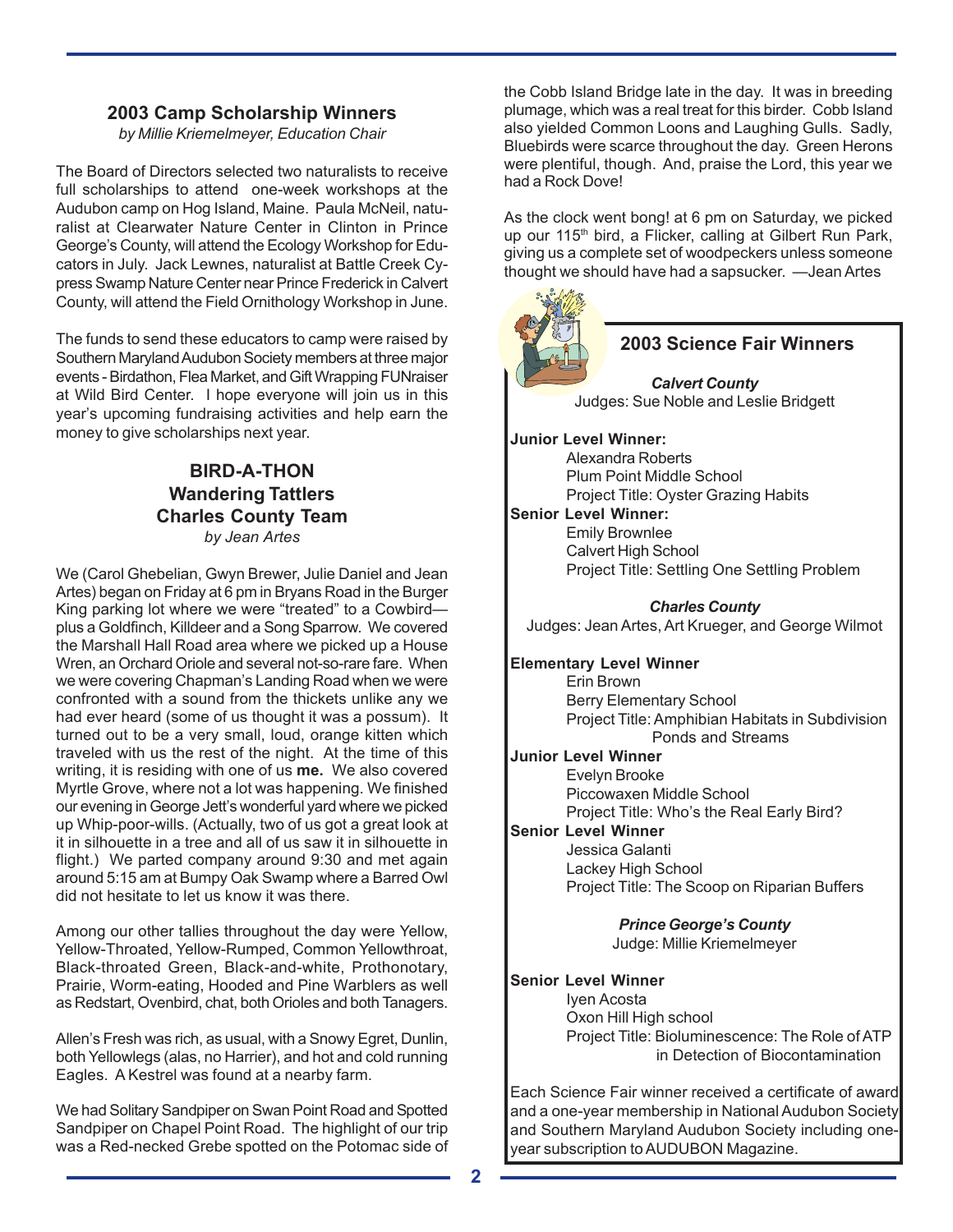# **FOSTER PARENTS NEEDED**

*The gift of an osprey adoption becomes part of a special fund for the support of osprey research and raptor conservation projects in Southern Maryland. The foster parent receives:*

- 1) A certificate of adoption of an osprey fledgling banded with a numbered U.S. Fish and Wildlife Service leg band. The certificate gives the location and date the osprey was banded.
- 2) Information on osprey ecology and migration patterns, a 5"x7" photo of a fledgling and information that Steve receives on the whereabouts or fate of the bird.

Interested? Here's how to become an Osprey parent. Send \$10.00, with the form, for each fledgling to be adopted to:

# **Southern Maryland Audubon Society P.O. Box 181 Bryan's Road, Maryland 20616**



# **Birding by ear at Patterson Park**

*by Tyler Bell*

Nine people showed up on the morning of April 12 despite the threat of rain. There was a bit of a breeze but the rain never materialized. Unfortunately, the birds, though singing, were not to be seen for almost the first half of the trip. So, it became an exercise in identifying birds by song. It was almost comical when we finally actually saw a Northern Cardinal and a Carolina Chickadee. One bird that had proved elusive earlier was a Louisiana Waterthrush. It was singing heartily along a creek bed and we finally tracked it down when the trail looped back to its location. We actually had scope views of this bird as it threw its head back in song.

Moving away from the woodland trail to a knoll overlooking the show barn, we had a couple of Eastern Phoebes in the process of nest building, a Field Sparrow singing in a cedar tree and to add a bit of color, a Pine Warbler and a Blue-gray Gnatcatcher.

We made a pit stop at the Academy of Natural Sciences lab and snacked on some luscious pumpkin nut bread made by Carmen Anderson. Then, we ventured into a restricted area (permission granted in advance) to look for lingering waterbirds. Common Loons, in full breeding plumage, were streaming north individually. We must have seen several dozen over the half hour or so that we were there. We also had close looks at Horned Grebes in various stages of molting from winter to breeding plumage. A confusing raptor turned out to be a Cooper's Hawk that was powering across the river at eye level headed straight for us. It's not often that you see a hawk in flight from that angle.

Finally, we headed to another restricted area, which is mostly agricultural fields but has a pond and often proves to be a migrant trap. When we got out of our cars, I spied a sparrow, which I assumed would be a Savannah Sparrow. When I got the scope on it, the first thing I noticed was the rufous wing patch. A much better bird, a Vesper Sparrow! This was a life bird for some participants and only my second one seen at Patterson Park. An excellent way to wrap up the trip.

In all, we had a total of 55 species including 7 raptors and 8 sparrows. A bit early for warblers but a good tally for a few hours in mid-April!

# **WELCOME, NEW MEMBERS!**

Elin Quigley, Lusby John Rohrer, Dunkirk Michael Ayers, Lusby Barbara Hartstock, Owings Cathann Kress, Huntingtown **Science Fair Winners**: Alexandra Roberts, Pr Frederick Emily Brownlee, Pr Frederick Evelyn Brooke, Bel Alton Jessica Galanti, White Plains Iyen Acosta, Fr Washington

**3**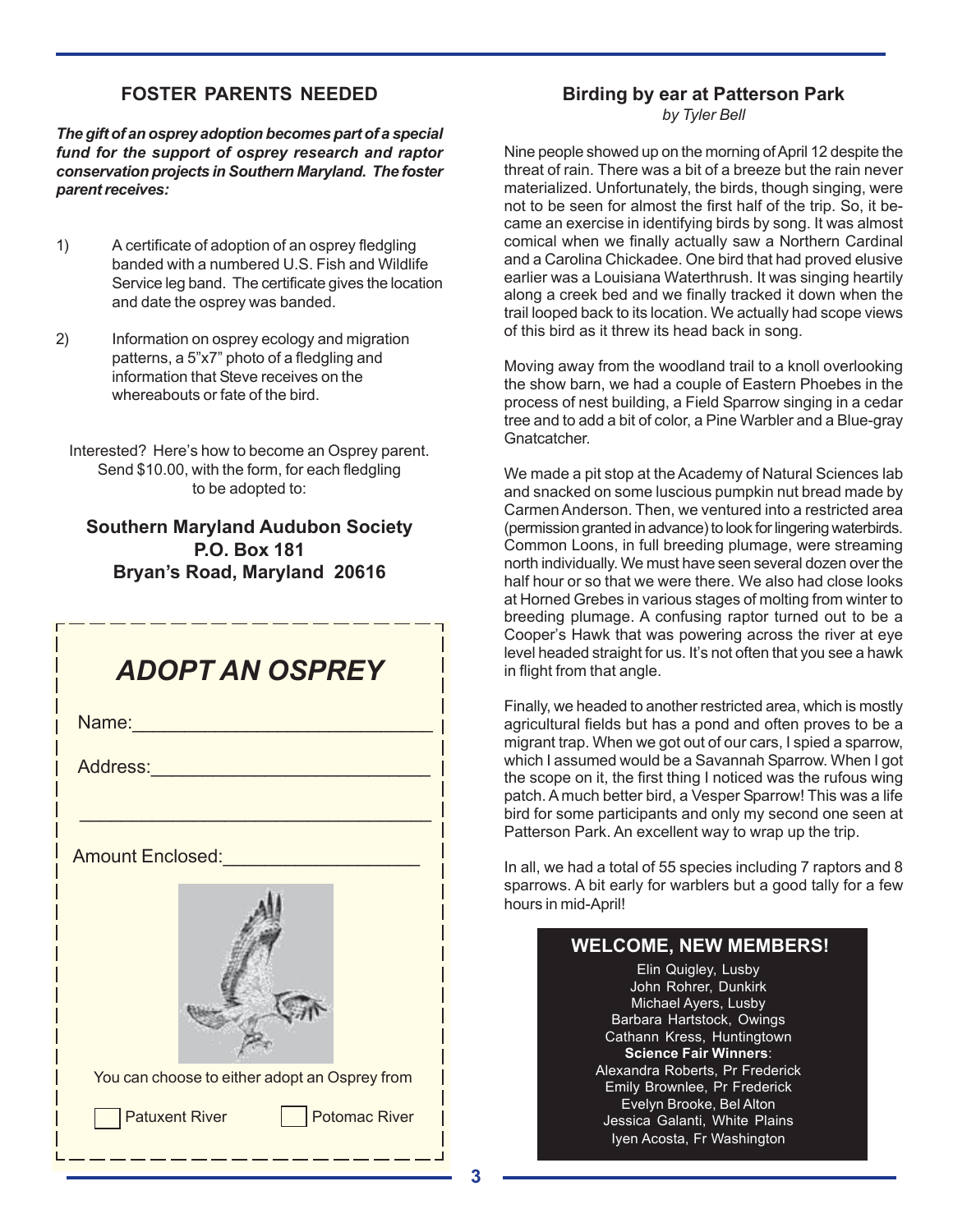## **Directors Announce 2003 Conservation Award**

Since 1993, the Southern Maryland Audubon Society has given its annual Conservationist of the year Award to individuals who have made significant contributions to protecting and conserving the natural resources of Southern Maryland. This year, the Directors make the award to two individuals who have contributed substantially to the protection of the resource values of the St. Mary's River, Dr. Robert Paul, and Dr. Christopher Tanner.

Chris Tanner and Bob Paul are both Professors of Biology at St. Mary's College of Maryland, and are Co-Directors of the St. Mary's River Project, a federally funded program administered through the College, and now completing its third year of study. During those years, Drs. Paul and Tanner have directed the research by many students at the College to measure the ecological health of the St. Mary's River. By assessing water quality and the health of the aquatic organisms in this watershed, which drains the rapidly growing Lexington Park area, and is therefore in danger of serious ecological degradation, their work is providing essential data needed to guide land use planning, mitigation, and restoration efforts needed to conserve the resource values of the St. Mary's River, and of the lower Potomac River into which it flows. The information they are generating is also helping the Chesapeake Bay Program to meet its goals of protecting and restoring the Chesapeake Bay.

Bob Paul holds the degree of Doctor of Philosophy in Zoology from Virginia Polytechnic Institute and State University. He specializes in aquatic ecology, especially of aquatic insects. Chris Tanner holds the Doctor of Philosophy in Botany from the University of British Columbia. He specializes in marine plants, including seaweeds and submerged aquatic vegetation. Both have taught at St. Mary's College of Maryland since 1977, and with their students both have been studying the ecology of the St. Mary's River since they first arrived in Southern Maryland.

The Directors will present the award at the Annual Meeting on June 1, at Greenwell State Park. To learn more about the St. Mary's River Project, visit www.smcm.edu/smrp/.

#### **Just About Birds: CMM Elderhostel** *by Bob Boxwell*

Sue Hamilton and I just finished leading the first bird Elderhostel for the Calvert Marine Museum. Our flock of elders (55 minimum age) arrived from near and far, Wyoming, New York, Ohio, Pennsylvania, D.C., and Prince Frederick. Each morning we started at 6:30 loading up the van and heading out for the morning field trip. Monday saw us on Patuxent River Naval Air Station where Doug Lister played host. Pax River has always been birder friendly and this was true again. A couple of lingering water birds (Redbreasted Merganser and Pied-billed Grebe) added to the Catbirds, Gnatcatchers, and Yellowthroats that seemed in good numbers. Indigo Bunting, White-eyed Vireo, Scarlet

Tanager, Red-eyed Vireo were some other early migrants singing their arrival.

Our evening speaker was Chandler Robbins a noted ornithologist with Patuxent Wildlife Research Center. Chan covered a year in the life of a neotropical migrant with the Wood Thrush as the example. At the end of the program very few questions were asked because Chan had done such a complete job of covering the topic.

Tuesday's destination was Point Lookout. I had high hopes and they were well met. We started by crossing the causeway; where a there was a loon up close on the right and a breeding plumage Horned Grebe on the left. Next was the two displaying male Blue Grosbeaks and their object of affection, a pretty brown female. The Fort Lincoln area was hopping too. Redstarts, Black-and-whites, Ovenbird, Common Yellowthroat, Yellow, Pine, were some of the warblers. Other birds of interest included Baltimore Oriole, Red-eyed Vireo, White-eyed Vireo, Ruby-crowned Kinglet, Swamp Sparrow, and lots of Catbirds. During our walk through the woods around Fort Lincoln, Fish Crows and Ospreys serenaded us while Cormorants flew overhead.

We heard several Brown-headed Nuthatches but had no luck finding them until we hit the campgrounds. And even then we needed the help of the camp host. Within minutes of the sunflower seed hitting the feeder, the nuthatches were hitting the seed. A bonus was the Ruby-throated Hummingbird coming in to its feeder.

Tuesday afternoon found us back at the Museum. DNR sent a nice young lady with her beau (a Turkey Vulture) and three other birds. We had some second graders around that day so they got a little bonus and joined us for the program. Christi did a nice job explaining what each bird was and what it did. My favorite was the Peregrine Falcon, but the Screech and Barred Owls were very cool too. I couldn't resist imitating the owls while they were out. Not too loud, but loud enough that a student across the aisle from me keep looking around. Later that afternoon was my opportunity to use the study skins on loan from my alma mater St. Mary's College. The bird id workshop is always fun, because I have the answer key and made up the questions. It is much nicer that way I think.

The evening program featured Greg Kearns and his research on Sora Rails. I have seen Greg's program several times and I always learn something new. This bird along with the previous evening's Wood Thrush became must see birds for the elders. I'm going to have to think about that for next year's program (because Soras aren't easy to find).

Wednesday saw us staying on the Calvert side of the river and heading to Calvert Cliffs. We added Hooded Warbler, Louisiana Waterthrush, Worm-eating Warbler, Blackthroated Blue Warbler, Magnolia Warbler, Northern Parula, White-breasted Nuthatch, most of our woodpeckers including an impressive drum solo by the Pileated, and lovely views of the red-headed. A Green Heron worked the edge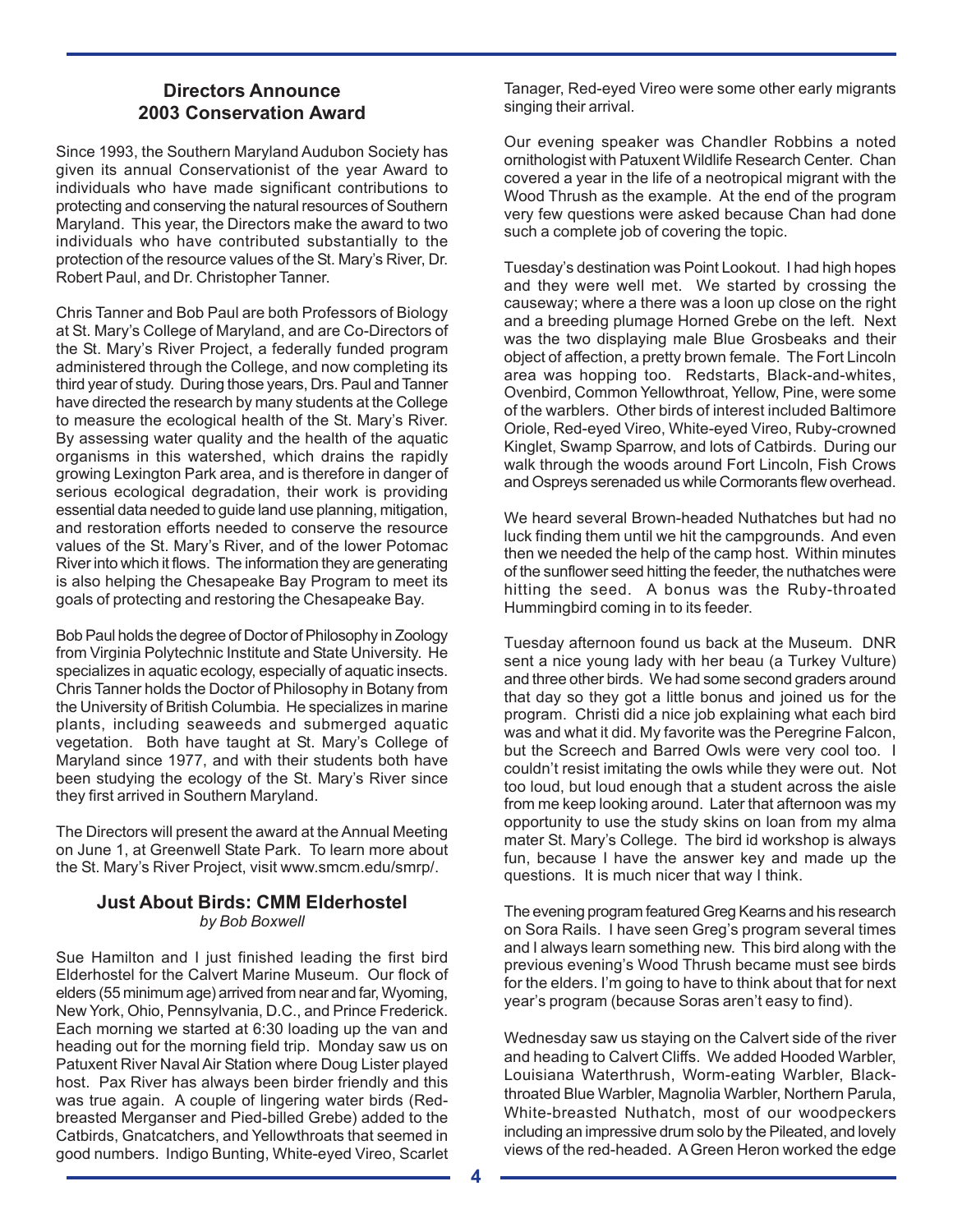of the pond allowing use a few nice views and chance to see its take off on a short flight. Kingfishers and Great Blues were also around, but unfortunately we missed both Wood Duck and Prothonotary Warblers. Maybe next time.

Our afternoon put the elders in the hands of Tom Lewis, an award-winning carver who happens to work in the education department at CMM. Tom had prepared a Least Tern for each of them to work on. After way too much sanding (their words not mine) and painting, each went a way with a unique reminder of their time here at Solomons.

Our final day started at Greenwell Sate Park where we visited Ron Runkels banding station. We got in hand looks at yellow throats, white throats, chats, cardinal, field sparrow, and catbird. The Prairie Warbler was a special treat. Both tan and white striped versions of the White-throated Sparrow were shown simultaneously for a new lesson in sparrow identification. While Ron was banding, an Eastern Phoebe was perched atop a roof singing for all he was worth.

We pushed on to Trent Hall where Shirley Wood joined us. Bud Verts (former Maryland Secretary of Agriculture) has a large farm with several ponds. For the last several years he has allowed SMAS to hold field trips here. We started off with a lingering flock of Ruddy Ducks and a lone Black Duck. The shorebirds were few in number this morning,

but what we had was nice. Both Yellowlegs together for a great comparison of features and size was instructive. Up close views of Least and Semi-palmated sandpipers were also good. But the Black-necked Stilts were superb. Other birds saw through a spotting scope included Grey Catbird, Song Sparrow, Green Heron, Brown Thrasher, and Eastern Kingbird. Northern Bobwhites called but were never seen, but the natural Osprey nest drew much comment.

This day ended with a boat trip on the *Wm B. Tennison*. We expected a lot of Ospreys and gulls, but got some bonus birds as well. Cormorants and loons were out, and the Ospreys seem to occupy every available nesting site. But the cap to the trip was an unexpected Red-necked Grebe.

We finished the week's trips and programs at that point. Our guest had their passports stamped and we said goodbye. Our tally for the week was 111 species. Not bad for our first year. Our goal will be to top it next spring. Care to join?



## **NEW OR RENEWAL MEMBERSHIP APPLICATION**

○○○○○○○○○○○○○○○○○○○○○○○○○○○○○○○○○○○○○○○○○○○○○ ○○○○○○○○○○○○○○○○○○○○○○○

- $\Box$  Please enroll me as a member of the Audubon Family and the Southern Maryland Audubon Society. I will receive the chapter newsletter, *The Osprey*, and all my dues will support environmental efforts in Southern Maryland. **Make check payable to Southern Maryland Audubon Society.**
- $\Box$  Please enroll me as a member of the National Audubon Society and the local chapter, the Southern Maryland Audubon Society, at the Introductory Offer.I will receive the *Audubon* magazine, the chapter newsletter, *The Osprey*, and support National and local environmental causes. **Make check payable to National Audubon Society.**
- **Please renew** my membership in the National Audubon Society and the local chapter, the Southern Maryland Audubon Society. **Make check payable to National Audubon Society.**

| Name<br>Address |                         |              |     | <b>Mail to: Southern Maryland Society</b><br><b>Attn: Membership</b><br><b>P.O.Box 181</b> |                              |      |
|-----------------|-------------------------|--------------|-----|--------------------------------------------------------------------------------------------|------------------------------|------|
| City            | State                   |              | Zip |                                                                                            | <b>Bryans Road, MD 20616</b> |      |
|                 | <b>Chapter-OnlyDues</b> |              |     | <b>National Dues</b>                                                                       |                              |      |
|                 | (new/renewal)           | \$20<br>\$15 |     |                                                                                            | Introductory Offer - 1 year  | \$20 |
|                 | Individual/Family       |              |     |                                                                                            | Introductory Offer $-2$ year | \$30 |
|                 | Senior/Student          |              |     |                                                                                            | Senior/Student               | \$15 |
|                 |                         |              |     |                                                                                            | Renewal Rate                 | \$35 |